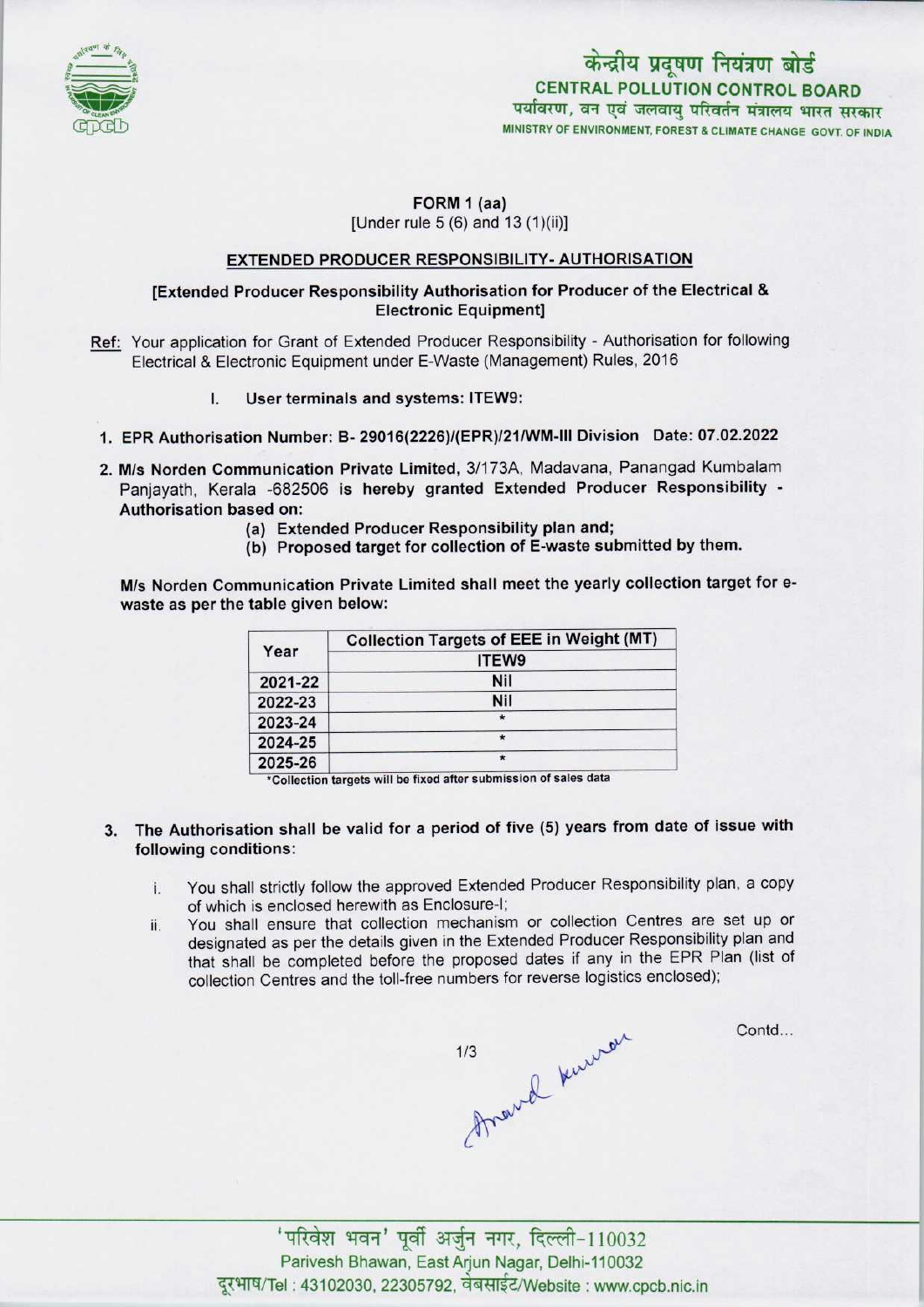

 $\mathcal{F}^{\mathcal{C}}$  .

#### From pre page...

- iii. You shall ensure that all the collected e-waste is channelized to your dismantler/recycler M/s E-waste Recyclers India Shed No.15, Roz ka Meo Industrial Area , Nuh, Haryana and record shall be maintained at dismantler/recycler and at your end.
- iv. You shall maintain records, in Form-2 of these Rules, of e-waste and make such records available for scrutiny by Central Pollution Control Board;
- v. You shall file annual returns in Form-3 to the Central Pollution Control Board on or before 30th day of June following the financial year to which that returns relates.

## vi. General Terms & Conditions of the Authorisation:

- a. The authorisation shall comply with provisions of the Environment (Protection) Act, 1986 and the E-waste (Management) Rules,2016 made there under;
- b. The authorisation or its renewal shall be produced for inspection at the request of an officer authorised by the Central Pollution Control Board;
- c. Any change in the approved Extended Producer Responsibility plan should be informed to Central Pollution Control Board within 15 days on which decision shall be communicated by Central Pollution Control Board within sixty days;
- d. It is the duty of the authorised person to take prior permission of the Central Pollution Control Board to close down any collection centre/points or any other facility which are part of the EPR plan;
- e. An application for the renewal of authorisation shall be made as laid down in subrule (vi) of rule of 13(1) the E-Waste (Management) Rules, 2016;
- f.The Board reserves right to cancel/amend/revoke the authorisation at any time as per the policy of the Board or Government.

## vii. Additional Conditions: -

- a) That the applicant will submit annual sales data along with annual returns;
- b)That the applicant has to ensure that the addresses of collection points provided by them in their EPR Plan are correct and traceable and the collection points/centres are functional;

Contd...

 $2/3$ 

travel knewar